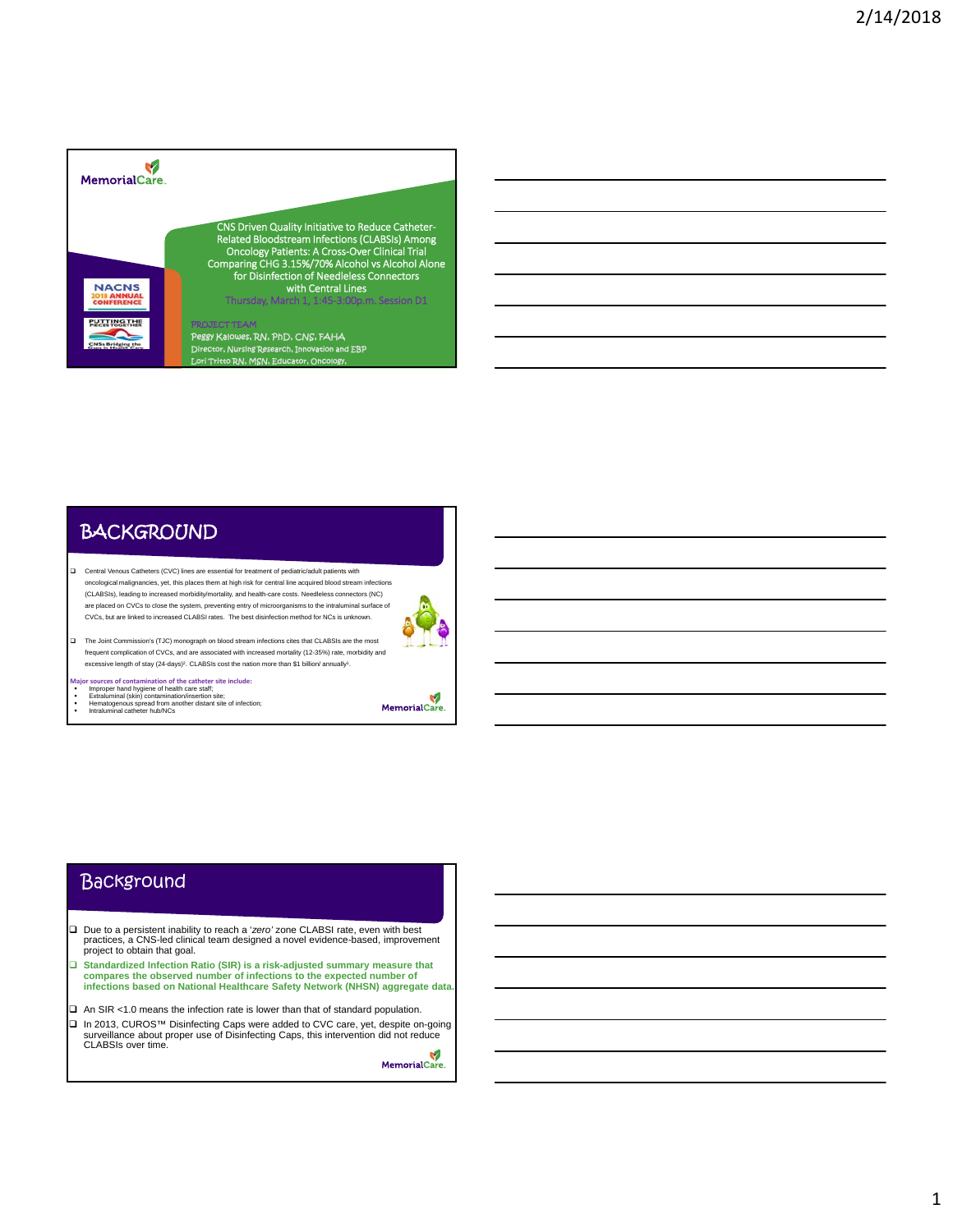### Purpose of the Study

- □ Purpose: Reduce the CLABSI rate among adult/pediatric oncology<br>patients from a baseline incidence rate ratio of 3.2/1000 line days<br>(Peds) and 1.3/1000 line days (Adults) (January July) 2016, by at<br>least 50% by end of
- **D** Primary Aim: Examine the effectiveness of a new disinfectant product<br>by PDI (Prevantics® Device Swab) in reducing CLABSIs. A cross-over<br>six-month trial will be conducted to test the efficacy of using 3.15%<br>Chlorhexidin
- □ **Secondary Aim:** was to determine the financial impact of adopting the Prevantics® Device Swab, including elimination of the (70% Isopropyl Alcohol and CUROS™ Disinfecting Cap); and the direct impact on reducing costs r

### **METHODOLOGY**

### **DESIGN**

- A prospective, cross-over design was used to conduct a twophase non-experimental trial among adult/pediatric patients with CVCs. Trial had 2-Timed Phases over a six-month period (Aug, 2016–
- 

MemorialCare.

### **Setting:**

Jan, 2017).

- 24-bed Peds Hematology/Oncology / 54-bed adult oncology units. All patients with CVCs were eligible.
- Note, the standard of care for CVC hubs prior to trial, was 70% Isopropyl Alcohol pad with a (15s scrub /15s dry).

## Trial Procedures

### TRIAL PERIOD 1 (Aug–Oct, 2016)

□ Both units, used the CUROS<sup>tw</sup> Disinfecting Caps plus the Prevantics® CHG 3.15% /70% Alcohol Device<br>Swab to scrub the hub **in place of alcohol prep pad (single intervention)**, using a 5s scrub/5s dry<br>technique.

TRIAL PERIOD 2 (Nov, 2016–Jan, 2017)

- Both units, NO CUROS™ Disinfecting Caps (1st intervention), using only Prevantics® CHG 3.15% 70% Alcohol Device Swab (2nd intervention), using 5s scrub/5s dry technique.
- $\Box$  Primary outcome measure was a reduction in CLABSIs; secondary outcome we theorized that removal of CUROS<sup>TM</sup> would not negatively impact number the CLABSI rate, while trialing a new product for scrubbing hub

#### **Measurement**

We reported CLABSIs by number/ month and quarterly incidence rate.

V MemorialCare.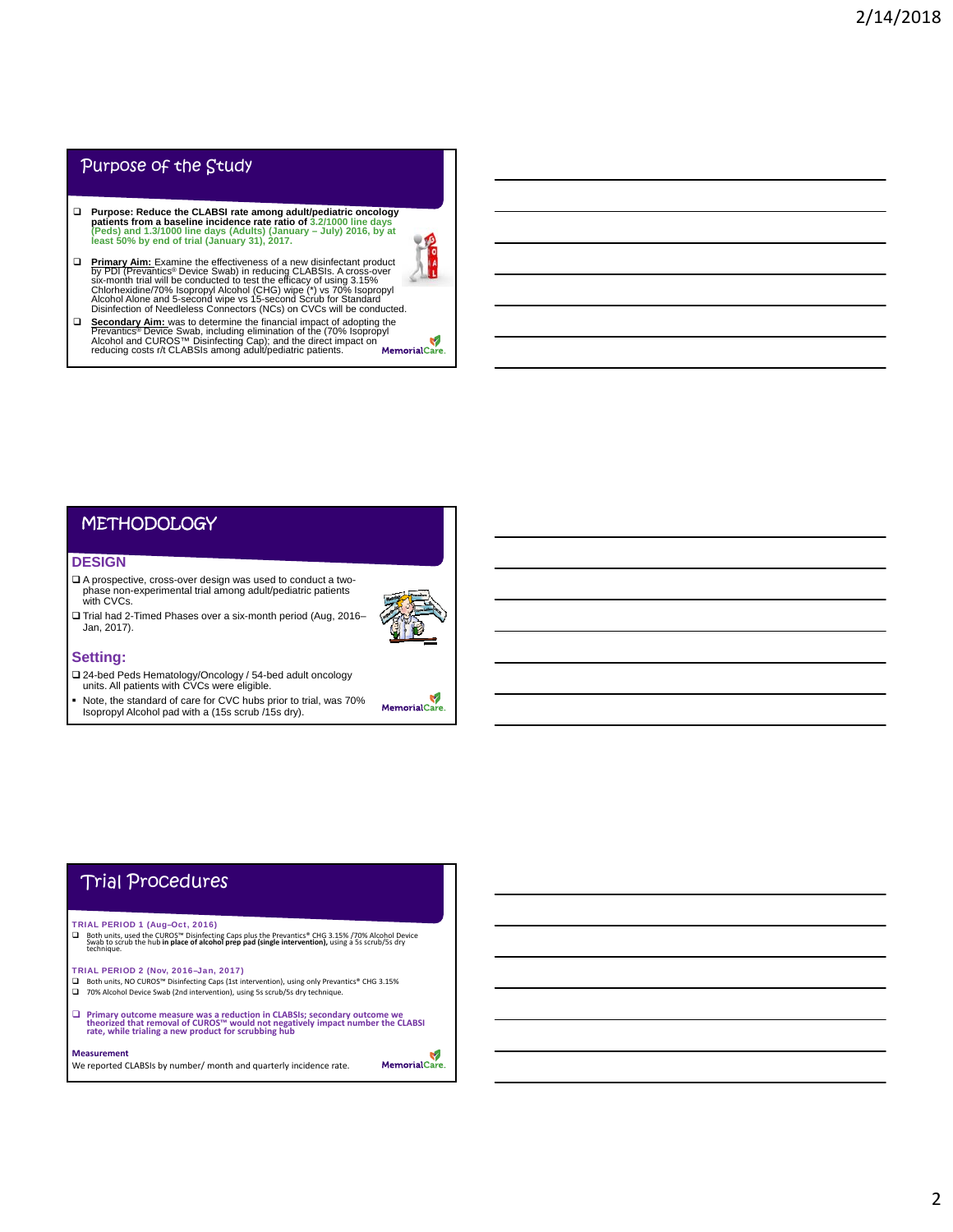### **Results**

- A total of 243 (n=93 peds /150 adults) patient admissions (5,302 patient line days) across units.
- Mean patient age was 8.6 years pediatric/63.5 years adults.
- CLABSI prevalence went from (13 previous 6 months) to (5 during 6-month trial).
- o includibly to U during D-month that).<br>Rate decreased significantly to 1.1/1000 line<br>days from baseline of 3.2/1000 line days (Peds<br>and 1.3/1000 line days (Adults) to 0.83 1000<br>line [P< .001] respectively.
- and the statistically significant change in CLABSIs<br>
No statistically significant change in CLABSIs<br>
rates occurred from Trial Period-1 and Trial<br>
Period-2 to validate keeping CUROS™

| $\alpha$<br>is.<br>٠ |                                         |   | <b>bester</b>                              | <b>Roughly</b><br>r.<br>sale bare      | Founder<br>$\overline{a}$<br><b>TRISIAN</b> | deniman's<br><b>STATISTICS</b>        |
|----------------------|-----------------------------------------|---|--------------------------------------------|----------------------------------------|---------------------------------------------|---------------------------------------|
|                      | Febrikan Mearine 3.9 Augusta<br>w       | w |                                            | Pale-Row Mean had Toll - Kany Chat     | 100'17                                      | May 12 Aut<br>Pada 'JiP<br>44'33<br>÷ |
|                      | <b>Adult Hematology Oncology CLABSI</b> |   |                                            |                                        |                                             |                                       |
|                      |                                         |   | <b><i><u><b>ISBN Baradenad</b></u></i></b> | <b>Sanford CLARK</b><br><b>Seattle</b> | <b>PAULA</b>                                |                                       |
|                      |                                         |   | <b>Rando</b>                               | $\sim$<br>after fixes                  | $\sim$<br><b>BETWEEN</b>                    | shound?                               |
|                      |                                         |   |                                            |                                        |                                             |                                       |

BAVINGS

### Estimated Costs to Treat CLABSIs

- $\Box$  A recent systematic investigation published in Advances in Neonatal Care<sup>s</sup> estimates the cost of CLABSI<br>to be the most costly HAIs, adding an average LOS of (10-24 days) and an additional (\$45,454) per **hospital stay.9‐<sup>10</sup>**
- □ This is also supported in a JAMA<sup>9</sup> review, which estimates (\$45,814) added costs to a patient's medical<br>bill (95% confidence interval [Cl], \$30,919 \$65,245), per infection, vs a patient without CLABSI, an<br>average LOS
- □ Using the (\$45,454) per CLABSI, we've calculated the estimated CLABSI-related costs from the current<br>trial on MemorialCare Miller Children's Pediatric/Hematology and Long Beach Medical Center Adult **Oncology units.**
- □ The (pre-intervention costs) for 14 CLABSIs is (\$636,356.00) compared to six-month trial data<br>using Prevantics' Swab, which produced a significant reduction of CLABSI to 5 ⊛ (\$227,270.00),<br>generating an estimated \$409,0
- We've continued to decrease our CLABSI rates even lower, our 3rd- 4th Quarters 2017 across the oncology units was 0.01 (2 CLABSIs).
- □ Furthermore, we've adopted the use of the CHG 70% Alcohol Swab across the medical center for<br>standard CVC Care, with an overall CLABSI rate of 0.2/1,000 catheter line days, yielding examplement<br>additional \$250,000 cost

### CONCLUSIONS & RECOMMENDATIONS

- □ Prevantics® Device Swab trial resulted in a statistically significant decline in CLABSIs among high-risk oncology patients, demonstrating a 62% reduction (P = .001). Moreover, during February -July, 2017, (post-trial period), we remained in the 'zero' zone for CLABSIs.
- A CLABSI‐related estimated costs savings of \$409,086 was associated with decrease (13 to 5) CLABSIs post‐trial (unadjusted LOS).
- CNS‐led team presented trial findings to key stakeholders, and recommended elimination of the CUROS™ Disinfecting Caps and house‐wide adoption/system wide of the Prevantics® Device Swab for all CVC care.

V MemorialCare.